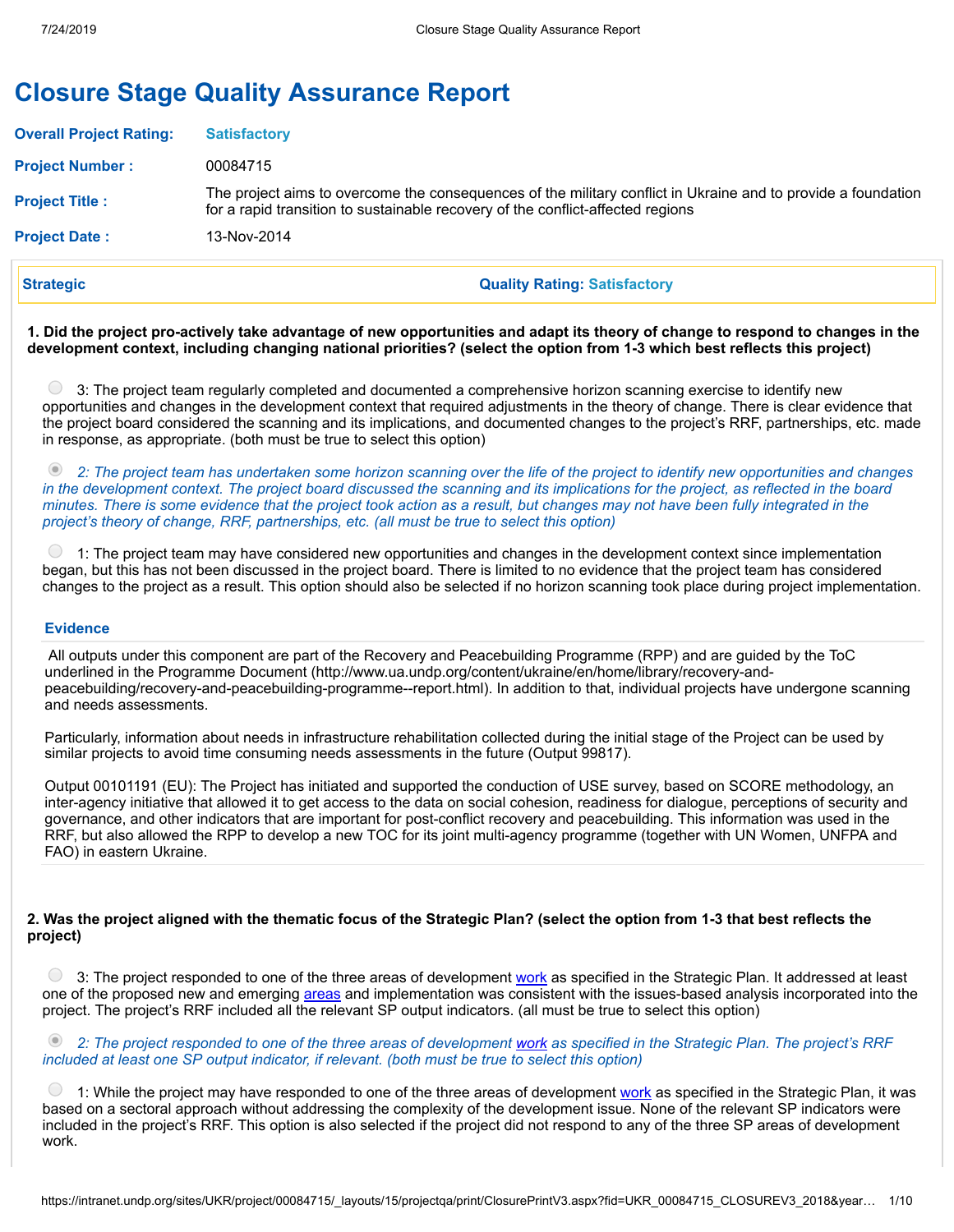#### **Evidence**

The project responds to one of the three areas of development work as specified in the Strategic Plan - "2. inclusive and effective democratic institutions". Applicable Outputs from the UNDP Strategic Plan: "3.2.2. National and local systems enabled to ensure the restoration of justice institutions, redress mechanisms and community security" and "3.3.1. Evidence-based assessment and planning tools and mechanisms applied to enable implementation of gender-sensitive and risk-informed prevention and preparedness to limit the impact of natural hazards and pandemics and promote peaceful, just and inclusive societies"

#### 3. Evidence generated through the project was explicitly used to confirm or adjust the programme/CPD's theory of change **during implementation.**

- *Yes*
- $\bigcirc$ No

#### **Evidence**

Project results and analytics have been used to inform the strategy and action of the CPD Ukraine and UNDAF Ukraine. Both of them include separate pillars on recovery and peacebuilding, reflecting the key priorities of the RPP: 1) economic recovery; 2) governance and decentralization reforms; 3) community security and social cohesion.

#### **Relevant Quality Rating: Satisfactory**

#### 4. Were the project's targeted groups systematically identified and engaged, with a priority focus on the excluded and marginalized, to ensure the project remained relevant for them? (select the option from 1-3 that best reflects the project)

 $\bigcirc$ 3: Systematic and structured feedback was collected regularly from a representative sample of beneficiaries, with a priority focus on the excluded and marginalized, as part of the project's monitoring system. Representatives from the targeted group were active members of the project's governance mechanism (i.e., project board or equivalent) and there is credible evidence that their feedback informed decision making. (all must be true to select this option)

(2) 2: Targeted groups were engaged in implementation and monitoring, with a priority focus on the excluded and marginalized. Beneficiary feedback, which may be anecdotal, was collected regularly to ensure the project addressed local priorities. This *information was used to inform project decision making. (all must be true to select this option)*

 $\bigcirc$ 1: Some beneficiary feedback may have been collected, but this information did not inform project decision making. This option should also be selected if no beneficiary feedback was collected.

 $\bigcirc$ Not Applicable

#### **Evidence**

The programme was specifically designed to address the needs of conflict-affected women and men in eastern Ukraine, with a special focus on IDPs, people living in the grey zone and vulnerable groups. Outputs 00101191 (EU) and 00093367 (SIDA/SDC) also worked with local authorities to increase their capacity to provide quality and inclusive public services.

In all target communities there were established local development forums with community security working groups that brought together both authorities and conflict-affected population to jointly identify and solve existing development challenges in their communities.

5. Did the project generate knowledge, particularly lessons learned (i.e., what has worked and what has not) – and has this **knowledge informed management decisions and changes/course corrections to ensure the continued relevance of the project** towards its stated objectives, the quality of its outputs and the management of risk? (select the option from 1-3 that best **reflects the project)**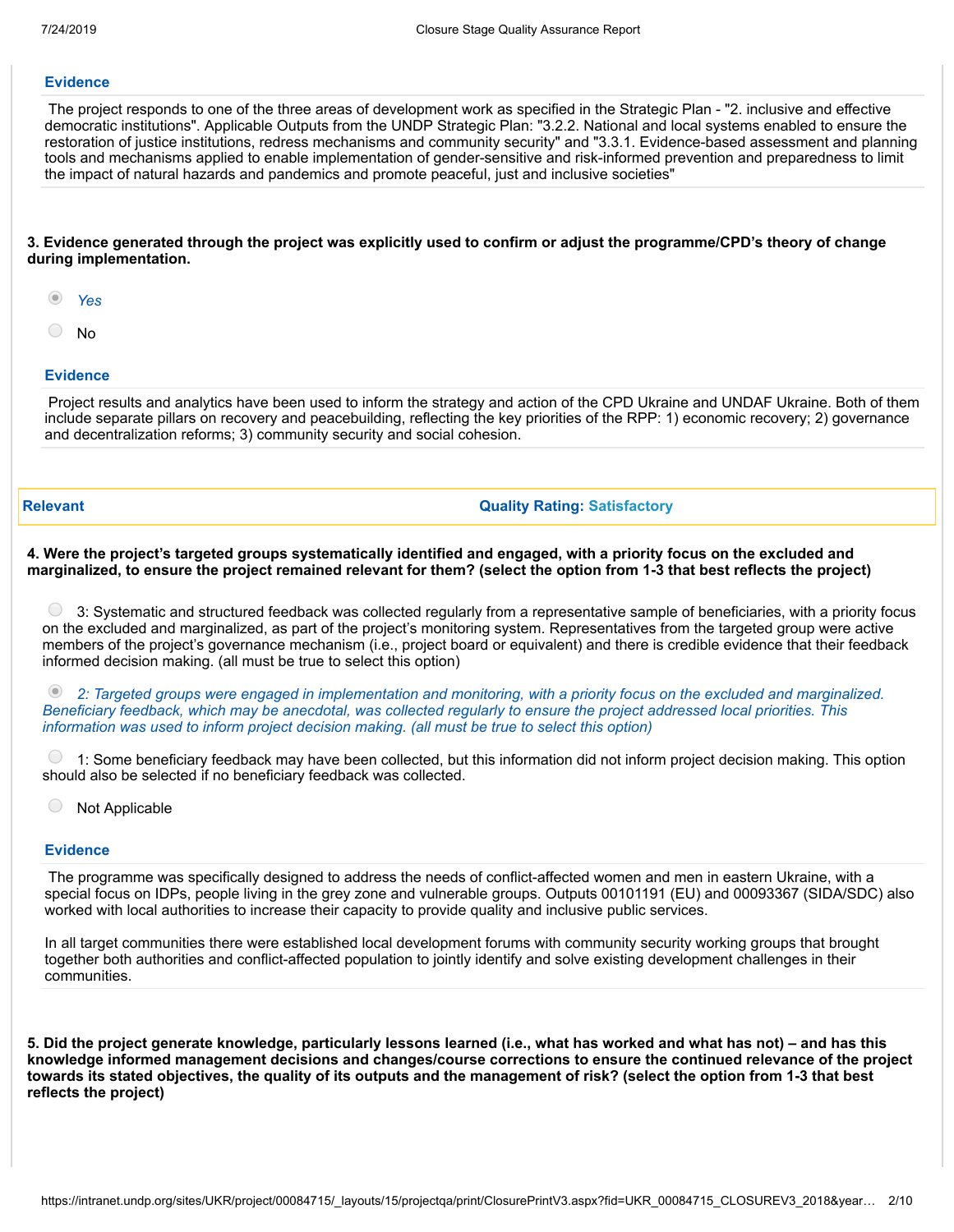$\bigcirc$ 3: Knowledge and lessons learned (gained, for example, from Peer Assists, After Action Reviews or Lessons Learned Workshops) backed by credible evidence from evaluation, analysis and monitoring were regularly discussed in project board meetings and reflected in the minutes. There is clear evidence that the project's theory of change was adjusted, as needed, and changes were made to the project to ensure its continued relevance. (both must be true to select this option)

2: Knowledge and lessons learned backed by relatively limited evidence, drawn mainly from within the project, were considered by the project team. There is some evidence that changes were made to the project as a result to ensure its continued relevance. *(both must be true to select this option)*

1: There is limited or no evidence that knowledge and lessons learned were collected by the project team. There is little or no evidence that this informed project decision making.

#### **Evidence**

Output 00099817 (Japan): Project team took into account lessons learned to improve current activities. For example, preparation works, tenders, were carried out during the cold period of the year, and main part of construction works was done in warm season it allowed avoiding additional costs associated with work under unfavorable weather conditions and improved quality of works done.

Output 00101191 (EU): The project continuously collected and analyzed lessons learned with a view to adapt the project implementation strategy and future activities. The project budget revision is one of the evidences. That was confirmed by the external mid-term evaluation.

Output 00093367 (SIDA/SDC): within the framework of the project, several needs assessments were conducted, and best practices were collected (please see the attached report from Community Development Forum). As a result, four working groups were created, and multiple recommendations produced, which were incorporated into project's AWP.

6. Were the project's special measures (through outputs, activities, indicators) to address gender inequalities and empower women relevant and produce the intended effect? If not, were evidence-based adjustments and changes made? (select the **option from 1-3 that best reflects the project)**

 $\bigcirc$  3: The project team systematically gathered data and evidence on the relevance of the special measures in addressing gender inequalities and empowering women. Analysis of data and evidence were used to inform adjustments and changes, as appropriate. (both must be true to select this option)

2: The project team had some data and evidence on the relevance of the special measures in addressing gender inequalities and empowering women. There is evidence that at least some adjustments made, as appropriate. (both must be true to select this option)

 $\bigcirc$ 1: The project team had limited or no evidence on the relevance of the special measures in addressing gender inequalities and empowering women. No evidence that adjustments and/or changes were made, as appropriate. This option should also be selected if the project had no special measures in addressing gender inequalities and empowering women relevant to project results and activities.

#### **Evidence**

Output 00099817: The project restored four daycare facilities for children which provide different types of services, namely the rehabilitation center for children with disabilities, an orphanage, a child development center, and a kindergarten. It made possible for both IDP and local women to find a job or actively participate in the social life of the communities they live.

Output 00101191 (EU): Within a framework of a joint UNDP-UN Women project, the team has systematically collected, analysed and used gender disaggregated data and evidence through monitoring and sociological survey to address gender inequalities and empowering women. One of the Project's specific focus is to ensure women's active participation in local decision making.

Output 00093367 (SIDA/SDC): the majority of project's beneficiaries are women. UNDP also empowered women's NGO Beregynia to administer a citizens' advisory bureau in Mariupol, that provided legal and psychological assistance to conflict-affected women.

7. Was the project sufficiently at scale, or is there potential to scale up in the future, to meaningfully contribute to development **change? (select the option from 1-3 that best reflects the project)**

3: There is credible evidence that the project reached a sufficient number of beneficiaries (either directly through significant *coverage of target groups, or indirectly, through policy change) to meaningfully contribute to development change.*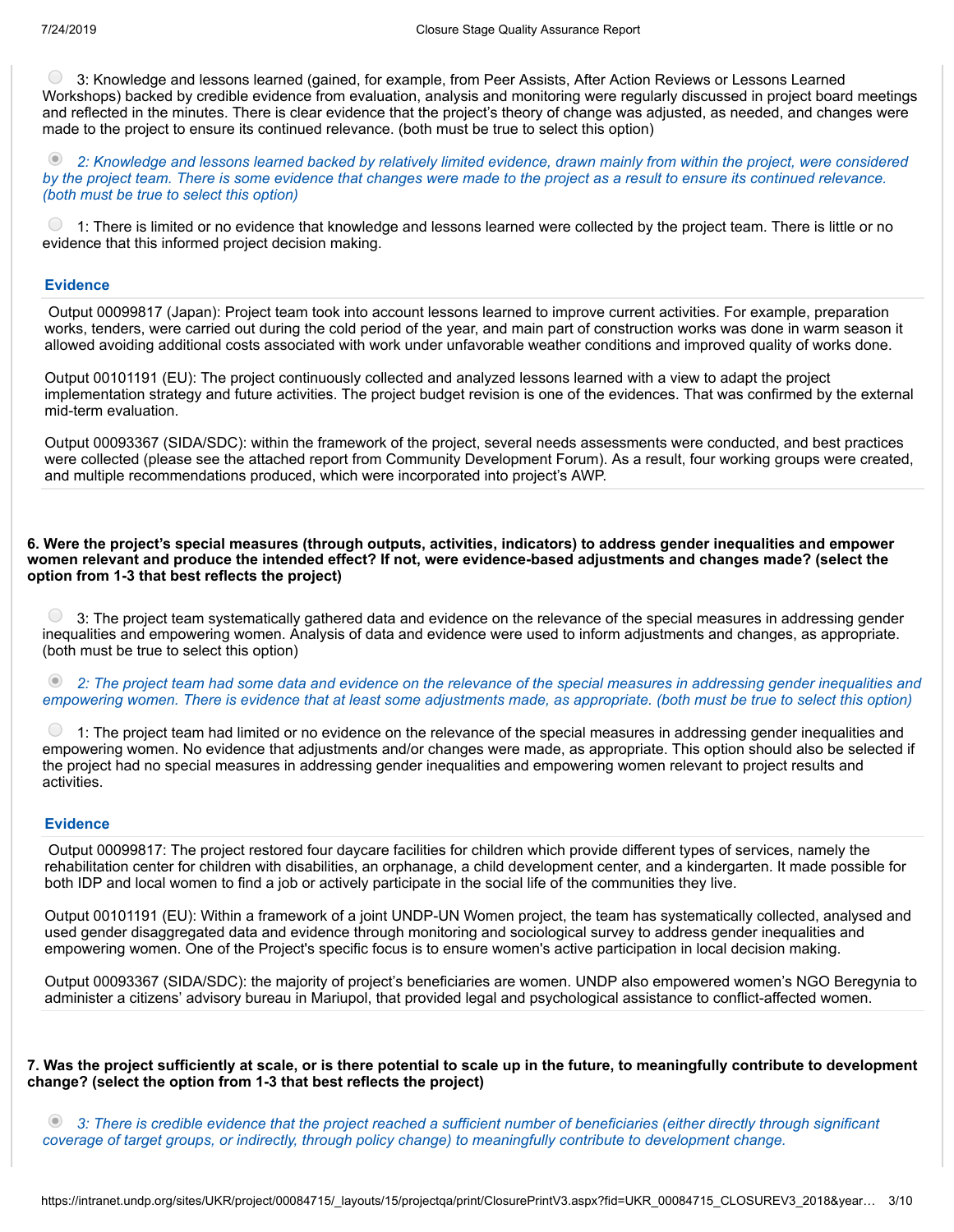2: While the project was not considered at scale, there are explicit plans in place to scale up the initiative in the future (e.g. by extending its coverage in a second phase or using project results to advocate for policy change).

1: The project was not at scale, and there are no plans currently to scale up the initiative in the future.

#### **Evidence**

Example: 00099817: The implementation period of Project was finished 31.10.2017. As a result, more than 980,000 conflict-affected women and men received access to rehabilitated infrastructure facilities (including roads, hospitals, water pumping stations, etc.) that were significantly damaged by the conflict.

Output 00101191 (EU): Due to the project, over 500,000 conflict-affected people received access to quality administrative and social service in 14 newly created or rehabilitated administrative service centers. These results will be scaled up during the second phase of Recovery and Peacebuilding Programme by supporting the establishment of mobile administrative service centers that will be able to provide quality service in remote and rural areas, especially those in the "grey zone" and close to the contact line.

Output 00093367 (SIDA/SDC): the project established a network of citizen advisory bureaus (CAB) that covers 285 cities and villages in two conflict-affected regions in eastern Ukraine. Since 2017 these CABs provided over 55,000 psychological, legal and social services to conflict-affected population. In 39 communities there were established Public Councils (PC) that aim to increase citizens' participation in the decision-making.

**Social & Environmental Standards Quality Rating: Satisfactory**

#### 8. Did the project seek to further the realization of human rights using a human rights-based approach? (select the option from **1-3 that best reflects the project)**

 $( )$ 3: There is credible evidence that the project aimed to further the realization of human rights, on the basis of applying a human rights based approach. Any potential adverse impacts on enjoyment of human rights were actively identified, managed and mitigated through the project's management of risks. (all must be true to select this option)

 $\odot$ 2. There is some evidence that the project aimed to further the realization of human rights. Potential adverse impacts on the enjoyment of human rights were identified and adequately mitigated through the project's management of risks. (both must be true to *select this option)*

 $\bigcirc$ 1: There is no evidence that the project aimed to further the realization of human rights. There is limited to no evidence that potential adverse impacts on the enjoyment of human rights were managed.

#### **Evidence**

Example: 00099817: the Project furthers the realization of human rights by improving living conditions and access to social and medical services for IDPs and conflict-affected population.

Output 00101191 (EU): HRBA is one of the principles set in the Project Document and mainstreamed across all its activities.

9. Were social and environmental impacts and risks (including those related to human rights, gender and environment) successfully managed and monitored in accordance with the project document and relevant action plans? (for projects that **have no social and environmental risks the answer is "Yes")**

- *Yes*
- No

#### **Evidence**

Projects has no environmental risks. Social risks (violation of the ceasefire, tensions between IDPs and members of host communities, etc.) and possible influence on the Project implementation are considered in all planning exercises (AWP, Project Implementation Plan). When dealing with IDPs and people coming from non-government-controlled area, the project tried to mitigate all potential risks that could affect personal security and wellbeing of these people.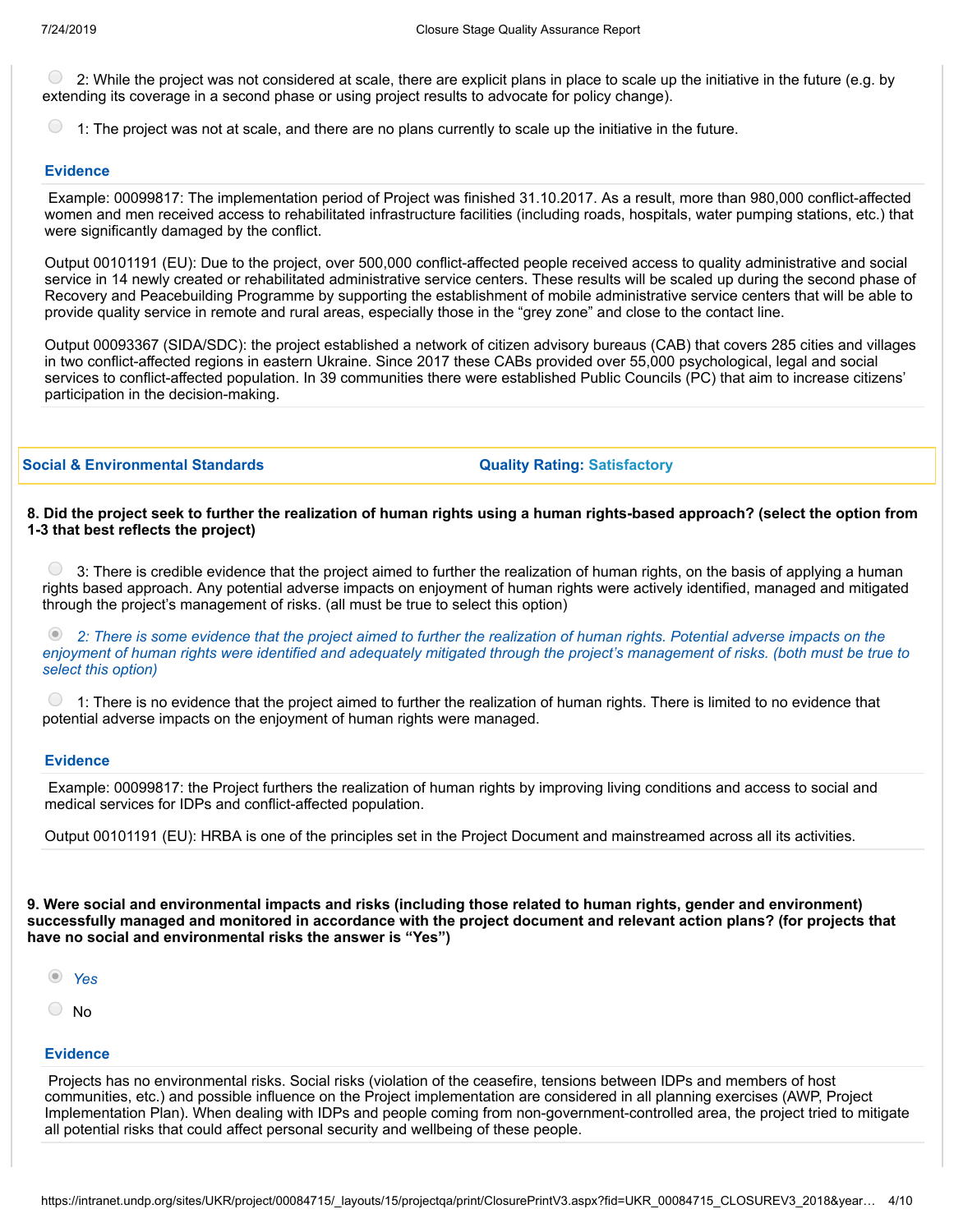10. Were any unanticipated social and environmental issues or grievances that arose during implementation assessed and adequately managed, with relevant management plans updated? (for projects that did not experience unanticipated social and **environmental risks or grievances the answer is "Yes")**

|--|

- No
- 

## **Evidence**

Projects had not faced unanticipated social and environmental risks.

#### **Management & Monitoring Quality Rating: Highly Satisfactory**

#### 11. Was the project's M&E Plan adequately implemented? (select the option from 1-3 that best reflects the project)

2 3: Progress data against indicators in the project's RRF was reported regularly using highly credible data sources and collected according to the frequency stated in the project's M&E plan, including sex disaggregated data as relevant. Evaluations, if conducted, fully met decentralized evaluation standards, including gender UNEG standards, and management responses were fully implemented. Lessons learned, including during evaluations, were used to take corrective actions when necessary. (all must be true to select this *option)*

 $\circ$  2: Progress data against indicators in the project's RRF was collected on a regular basis, although there may have been some slippage in following the frequency stated in the project's M&E plan and data sources were not always reliable. Any evaluations conducted meet most decentralized evaluation standards; management responses were fully implemented to the extent possible. Lessons learned have been captured but not used to take collective actions. (all must be true to select this option)

1: Progress data either was not collected against the indicators in the project's RRF, or limited data was collected but not regularly; evaluations did not meet decentralized evaluation standards; and/or lessons learned were rarely captured and used.

### **Evidence**

M&E framework has been revised in 2017 based on lessons learned and relevance to the project implementation. Comprehensive system of data collection has been set up. Security and Justice and USE surveys were used to identify the long-term impact of project's actions. Programme evaluation, conducted at the end of 2017, fully met decentralized evaluation standards, and management responses were provided and implemented.

#### 12. Did the project's governance mechanism (i.e., the project board or equivalent) function as intended? (select the option from **1-3 that best reflects the project)**

• The project's governance mechanism operated very well, and is a model for other projects. It met in the agreed frequency stated in the project document and the minutes of the meetings are all on file. There was regular (at least annual) progress reporting to the project board or equivalent on results, risks and opportunities. It is clear that the project board explicitly reviewed and used evidence, including progress data, knowledge, lessons and evaluations, as the basis for informing management decisions (e.g., change in *strategy, approach, work plan.) (all must be true to select this option)*

 $\cup$ The project's governance mechanism met in the agreed frequency and minutes of the meeting are on file. A project progress report was submitted to the project board or equivalent at least once per year, covering results, risks and opportunities. (both must be true to select this option)

The project's governance mechanism did not met in the frequency stated in the project document, and/or the project board or equivalent did not function as a decision making body for the project as intended.

#### **Evidence**

The project board was taken place twice a year (it should be at least once a year in the project document) to report regular progress. The project board reviewed progress data, included lessons, risks and evaluations.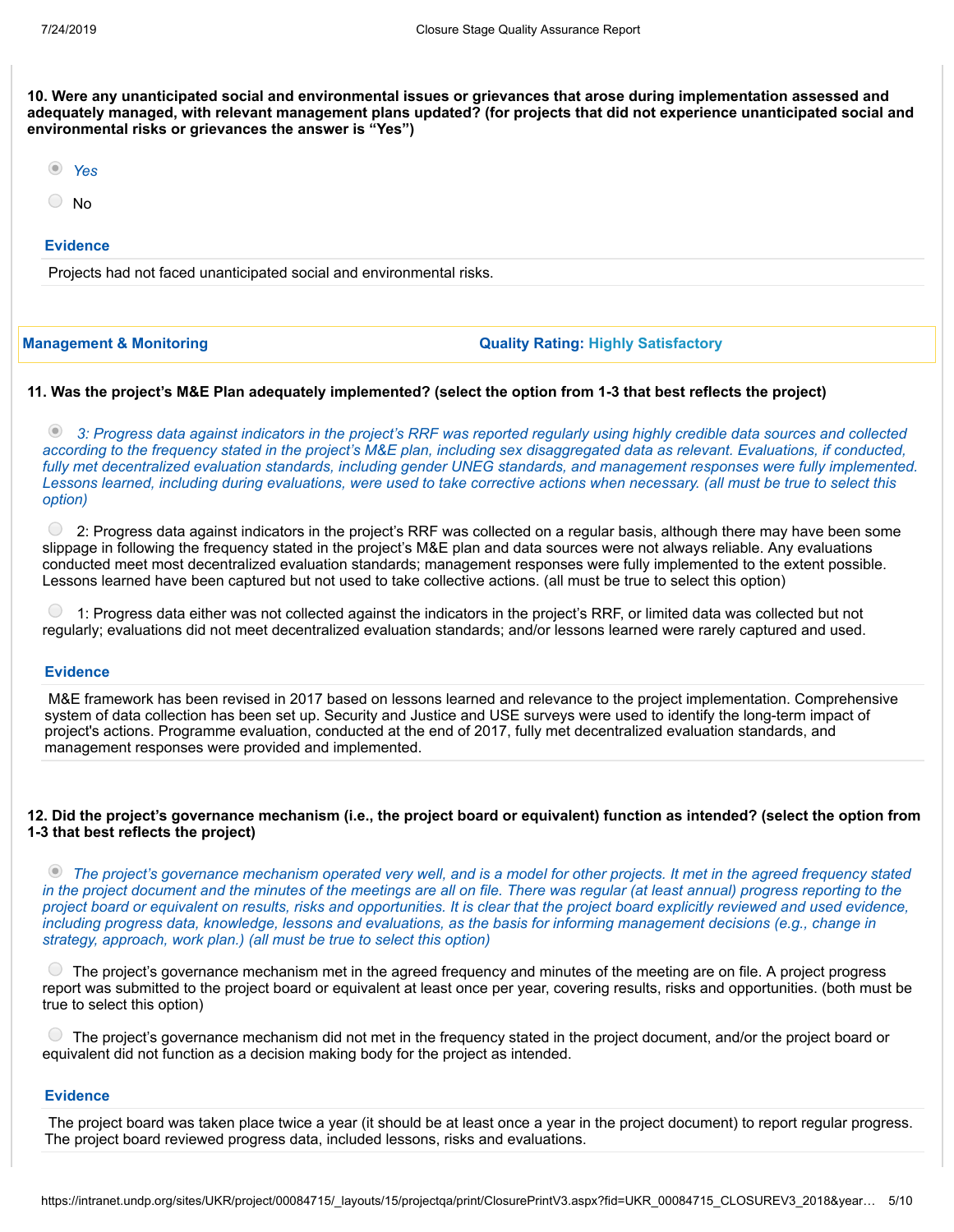#### 13. Were risks to the project adequately monitored and managed? (select the option from 1-3 that best reflects the project)

3: The project actively monitored risks every quarter including consulting with key stakeholders at least annually to identify continuing and emerging risks to project implementation and to assess if the main assumptions remain valid. There is clear evidence that relevant management plans and mitigating measures were fully implemented to address each key project risk, and some evidence that risk mitigation has benefitted performance. (all must be true to select this option)

2: The project monitored risks every quarter, as evidenced by a regularly updated risk log. Some updates were made to *management plans and mitigation measures. (both must be true to select this option)*

 $\bigcirc$ 1: The risk log was not updated every quarter as required. There may be some evidence that the project monitored risks that could have affected the project's achievement of results, but there is no explicit evidence that management actions were taken to mitigate risks. The project's performance was disrupted by factors that could have been anticipated or managed.

#### **Evidence**

The project monitored risks on a regular basis, as evidenced by an updated Risk Log, semi-annual work plan reviews and board meeting minutes.

**Efficient Quality Rating: Highly Satisfactory**

14. Adequate resources were mobilized to achieve intended results. If not, management decisions were taken to adjust **expected results in the project's results framework.**

- *Yes*
- No

#### **Evidence**

All needed resources have been mobilized to achieve intended results.

#### 15. Were project inputs procured and delivered on time to efficiently contribute to results? (select the option from 1-3 that best **reflects the project)**

 $\bigcirc$ 3: The project had a procurement plan and kept it updated. Implementation of the plan was generally on or ahead of schedule. On a quarterly basis, the project reviewed operational bottlenecks to procuring inputs in a timely manner and addressed them through appropriate management actions. (all must be true to select this option)

 $\circledcirc$ 2: The project had a procurement plan and kept it updated. The project annually reviewed operational bottlenecks to procuring inputs in a timely manner and addressed them through appropriate management actions. (all must be true to select this option)

1: The project did not have an updated procurement plan. The project team may have reviewed operational bottlenecks to procuring inputs regularly, however management actions were not taken to address them. This option is also selected if operational bottlenecks were not reviewed during the project in a timely manner.

#### **Evidence**

Example: 00099817: All procurements of the Project were conducted according regularly updated Procurement Plan. To expand the number of participants in the tenders for the construction work, the project team, together with the procurement unit of UNDP CO, conducted 2 information sessions for construction companies in Kyiv and Kharkiv. Output 00101191 (EU): The Project procurement plan is updated on a quarterly basis addressing any upcoming issues. Output 00093367 (SIDA/SDC): The Project procurement plan is updated on a quarterly basis addressing any upcoming issues.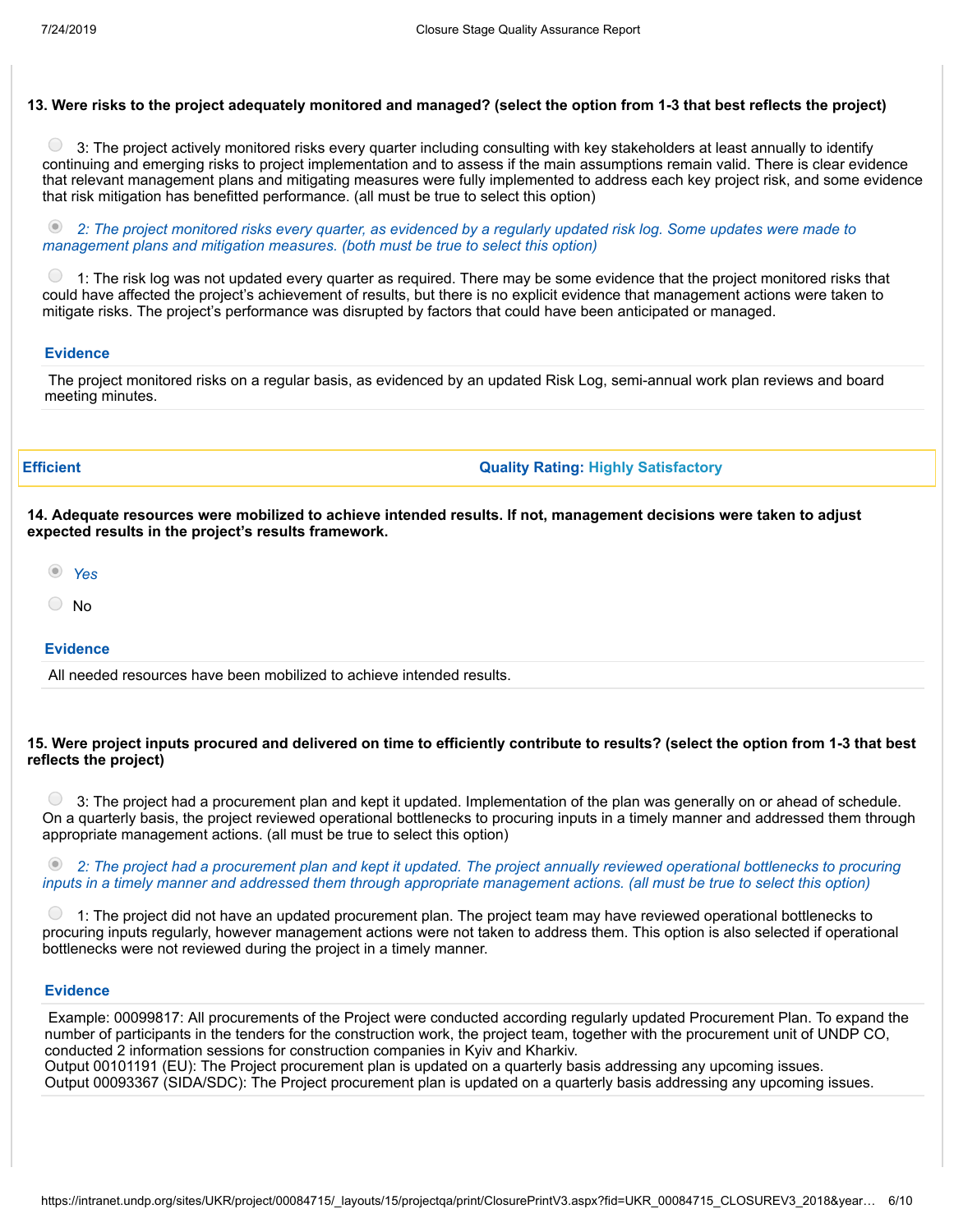#### 16. Was there regular monitoring and recording of cost efficiencies, taking into account the expected quality of results? (select **the option from 1-3 that best reflects the project)**

2. 3: There is evidence that the project regularly reviewed costs against relevant comparators (e.g., other projects or country offices) or industry benchmarks to ensure the project maximized results delivered with given resources. The project actively coordinated with other relevant ongoing projects and initiatives (UNDP or other) to ensure complementarity and sought efficiencies wherever possible *(e.g. joint activities.) (both must be true to select this option)*

 $\bigcirc$ 2: The project monitored its own costs and gave anecdotal examples of cost efficiencies (e.g., spending less to get the same result,) but there was no systematic analysis of costs and no link to the expected quality of results delivered. The project communicated with a few other projects to coordinate activities. (both must be true to select this option)

1: There is little or no evidence that the project monitored its own costs and considered ways to save money beyond following standard procurement rules. It is not clear that the link between cost savings and quality of results was made.

#### **Evidence**

The procurement of goods and services required for project implementation was undertaken strictly following the procedures and principle 'Best value for money'. The project procured all services through competitive tenders. Some recourses (f.e. vehicles, ets.) were shared with other projects to ensure effective utilization. All projects are included into a unifying multi-donor and multi-project Recovery and Peacebuilding Programme (RPP) that operates in conflict-affected areas of eastern Ukraine. Programme's activities are fully synchronized and implemented. RPP spent significant amount of time to ensure that procured services and goods are maximizing the value for money.

**Effective Quality Rating: Highly Satisfactory**

#### **17. Is there evidence that project outputs contributed to the achievement of programme outcomes?**

- *Yes*
- No

#### **Evidence**

The project outputs contributed to the achievement of programme outcomes as evidenced by ROAR and mid-term Recovery and Peacebuilding Programme evaluation.

#### **18. The project delivered its expected outputs.**

- *Yes*
- No

#### **Evidence**

The project delivered its expected outputs

19. Were there regular reviews of the work plan to ensure that the project was on track to achieve the desired results, and to **inform course corrections if needed? (select the option from 1-3 that best reflects the project)**

2 3: Quarterly progress data informed regular reviews of the project work plan to ensure that the activities implemented were most likely to achieve the desired results. There is evidence that data and lessons learned (including from evaluations) were used to inform *course corrections, as needed. (both must be true to select this option)*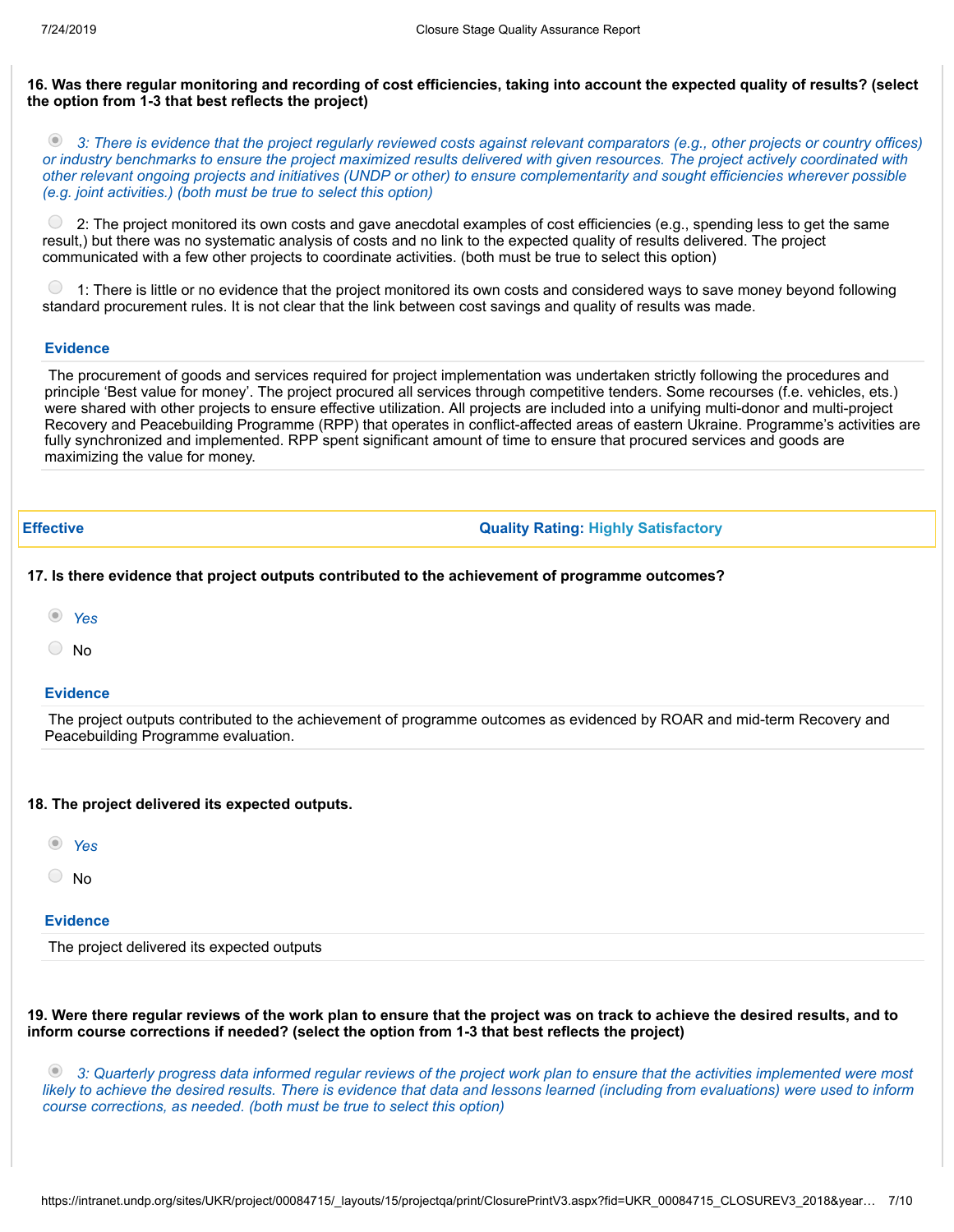$\bigcirc$ 2: There was at least one review of the work plan each year with a view to assessing if project activities were on track to achieving the desired development results (i.e., outputs.) There is no evidence that data or lessons learned were used to inform the review(s).

 $\bigcirc$ 1: While the project team may have reviewed the work plan at least once per year to ensure outputs were delivered on time, no link was made to the delivery of desired development results. Select this option also if no regular review of the work plan by management took place.

#### **Evidence**

The implementation of the wokplan has been adjusted based on lessons learned, M&E plan has been revised accordingly. Mid-term evaluation has been used and management response has been provided. All projects also used USE and Security and Justice data as the main sources of monitoring information.

#### 20. Were the intended targeted groups systematically identified and engaged, prioritizing the marginalized and excluded, to **ensure results were achieved as expected? (select the option from 1-3 that best reflects the project)**

 $\bigcirc$ 3: Targeted groups were systematically identified using credible data sources on their capacity needs, deprivation and/or exclusion from development opportunities relevant to the project's area of work. There is clear evidence to confirm that targeted groups were reached as intended. The project engaged regularly with targeted groups to assess whether they benefitted as expected and adjustments were made if necessary to refine targeting. (all must be true to select this option)

 $\circledcirc$ 2: The project targeted specific groups and/or geographic areas, based on some evidence of their capacity needs, deprivation and/or exclusion from development opportunities relevant to the project's area of work. Some evidence is provided to confirm that project beneficiaries were members of the targeted groups. There was some engagement with beneficiaries to assess whether they *benefitted as expected. (all must be true to select this option)*

 $\bullet$  1: The project did not report on specific targeted groups, or there is no evidence to confirm that project beneficiaries have capacity needs or are populations deprived and/or excluded from development opportunities relevant to the project's area of work. There may have been some engagement with beneficiaries to assess whether they benefitted as expected, but not regularly.

 $( )$ Not Applicable

#### **Evidence**

Example: 00099817: The Project was targeted on Donetsk and Lugansk oblast affected from the conflict. 2 out of 10 restored facilities are situated very close to the contact line (map of restored facilities attached).

Output 00101191 (EU): The Project is targeted on Donetsk and Lugansk oblast -affected from the conflict - and all vulnerable groups (IDPs, elderly, victims of SGBV, marginalized, etc.). Also the Projects supports and build the capacity of the NGOs/CSOs representing men and women from vulnerable groups. Several activities on advocacy and rights awareness were implemented for vulnerable groups.

At the macro-level, the project benefitted from the data, provided by Security and Justice and USE surveys. That information was also used to identify the specific target groups and specific security issues for conflict-affected population of Donetsk and Luhansk oblasts.

#### 21. Were at least 40 per cent of the personnel hired by the project, regardless of contract type, female?

- *Yes*
- No

#### **Evidence**

Over 42% of programme staff are women (32 out of 76). Source: Atlas Executive Snapshot.

**Sustainability & National Ownership Quality Rating: Satisfactory**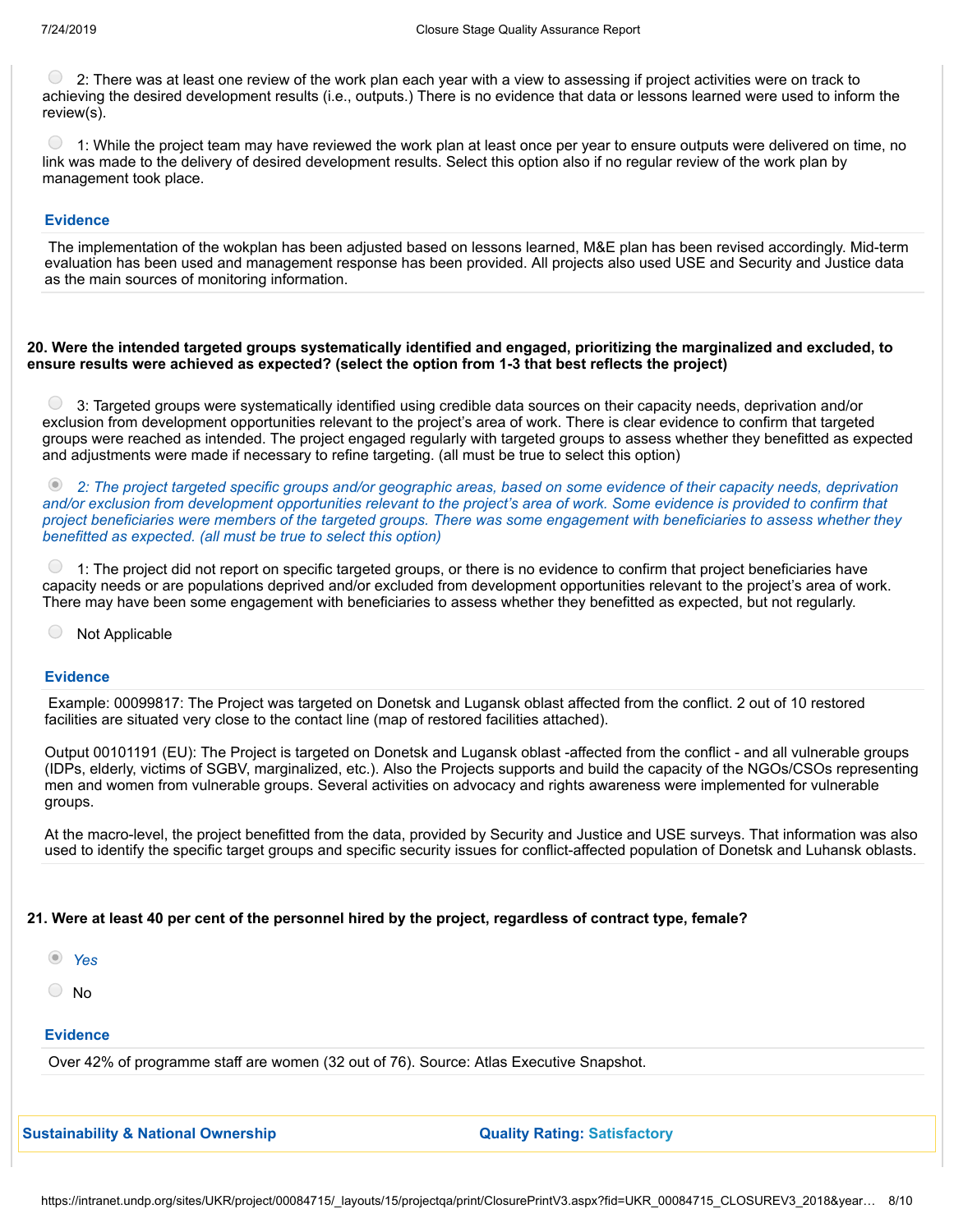#### 22. Were stakeholders and partners fully engaged in the decision-making, implementation and monitoring of the project? **(select the option from 1-3 that best reflects the project)**

 $\left( \quad \right)$ 3: Only national systems (i.e., procurement, monitoring, evaluation, etc.) were to fully implement and monitor the project. All relevant stakeholders and partners were fully and actively engaged in the process, playing a lead role in project decision-making, implementation and monitoring. (all must be true to select this option)

 $\circledcirc$ 2: National systems (i.e., procurement, monitoring, evaluation, etc.) were used in combination with other support (such as country office support or project systems) to implement and monitor the project, as needed. All relevant stakeholders and partners were actively engaged in the process, playing an active role in project decision-making, implementation and monitoring. (both must be true *to select this option)*

 $\bigcirc$ 1: There was relatively limited or no engagement with national stakeholders and partners in the decision-making, implementation and/or monitoring of the project.

 $\bigcirc$ Not Applicable

#### **Evidence**

Example: 00099817: To ensure that the Project actions meet the communities' needs and lay the ground for future ownership of the results, UNDP made all possible efforts to communicate its plans and progress on infrastructure rehabilitation

Output 00101191 (EU): To ensure that the Project actions meet the beneficiaries' needs and requirements and lay the ground for future ownership of the results, the Project Team coordinates, approves and adjusts (if necessary) all annual working plans with national stakeholders during regular board meetings.

National stakeholders are engaged in the decision making process, including monitoring (via regular reports to the line Ministry and local administrations). Procurement is done according to UNDP rules and regulations. The project was a subject to a standard national monitoring and evaluation under the Regulation of the Cabinet of Ministers of Ukraine #153 "On establishment of the unified system of attraction, usage and monitoring of the international technical assistance" of 15 February 2002.

#### 23. Were there regular monitoring of changes in capacities and performance of institutions and systems, and were the implementation arrangements adjusted according to changes in partner capacities? (select the option from 1-3 that best **reflects the project)**

 $\bigcirc$ 3: Changes in capacities and performance of national institutions and systems were regularly and comprehensively assessed/monitored using clear indicators, rigorous methods of data collection and credible data sources. There is clear evidence that capacities and performance of national institutions and systems improved by the end of the project, if applicable. Implementation arrangements were formally reviewed and adjusted, if needed, in agreement with partners according to changes in partner capacities. (all must be true to select this option)

2: Aspects of changes in capacities and performance of relevant national institutions and systems were monitored by the project using indicators and reasonably credible data sources. There is limited evidence that capacities and performance of national institutions and systems improved by the end of the project, if applicable. Some adjustment was made to implementation *arrangements if needed to reflect changes in partner capacities. (all must be true to select this option)*

1: Some aspects of changes in capacities and performance of relevant national institutions and systems may have been monitored by the project, however changes to implementation arrangements were not considered. Also select this option if changes in capacities and performance of relevant national institutions and systems were not monitored by the project.

 $\bigcirc$ Not Applicable

#### **Evidence**

Example: 00099817: Project team during all implementing period worked in close collaboration with Luhansk and Donetsk oblast administrations as well as with recipients (Joint Action Plans attached). Information about existing needs in infrastructure rehabilitation was collected and carefully analyzed through participatory consultations process with authorities and representatives of local communities.

Output 00101191 (EU): Relevant institutions (National Police, State Court Administration, State Service for Emergency Situations) have been monitored by the Project. As an evidence of reacting and adjusting of Project activities to the changes in partners capacities the procurement of satellite communications equipment for upgrading of the video-conferencing system for Donetsk oblast